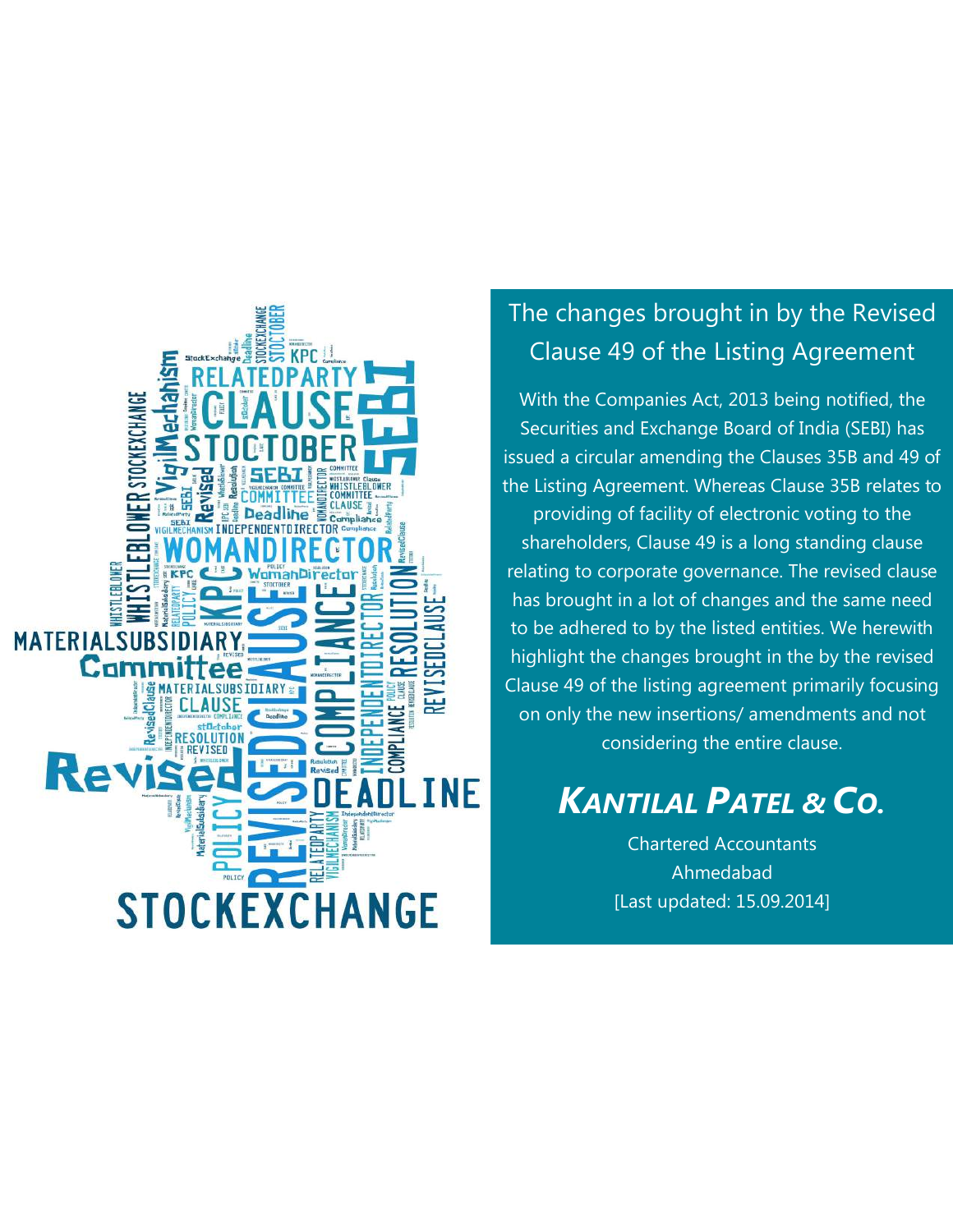**Applicability:** Whereas Clause 35B of the Listing agreement was effective from the date of issue of the relevant circular, Revised Clause 49 of the Listing Agreement is to be applicable from 01.10.2014. Hence, provisions mentioned herein shall be required to be complied with by the  $1<sup>st</sup>$  of October, 2014.

However, the provisions are not applicable to the following:

- **K** Companies with
	- $k$  Paid-up equity share capital lower than INR10 crores; and
	- $k$  Net worth less than INR25 crores.

If any of the above limits are crossed, then the clause becomes applicable to such company.

However, when the provisions become applicable, such companies shall comply within six months from such date.

 $k$  Companies whose equity shares are listed exclusively on the SME and SME-ITP platforms.

**Principle based approach** – The interpretation of the provisions of Revised Clause 49 shall be done in a manner that achieves the objectives of the principles mentioned in RC-49.

The following principles find mention in RC-49:

- a. The rights of Shareholders
- b. Role of Stakeholders in Corporate Governance
- c. Disclosure and Transparency
- d. Responsibilities of the Board

#### **The Rights of Shareholders**

This principle envisages effective participation, sufficient information, addressing of shareholders' grievances, minority shareholders' protection, providing of adequate and timely information, equitable treatment, providing voting facilities even from faraway places, etc. for shareholders.

# **Role of Stakeholders in Corporate Governance**

Right of stakeholders must be protected including setting up of whistle blower mechanism.

#### **Disclosure and Transparency**

Timely and accurate information dissemination on all material matters relating to financial situation, performance, ownership and governance of the company.

#### **Responsibilities of the Board**

The responsibilities of the board have been mentioned which are aligned to meet the requirements of the provisions of RC 49.

#### **Board of Directors**

The amended RC-49 has extended the time limit to comply with the requirement of having of one woman director till 01.04.2015.

Relating to the chairmanship of the board, the word REGULAR has been added i.e. if the interim chairman to fill some vacancy (of the chairman) is an executive director but regularly, if the chairman is non-executive, then they shall be compliant if they have one-third non-executive directors in the meantime till they reappoint an independent chairman.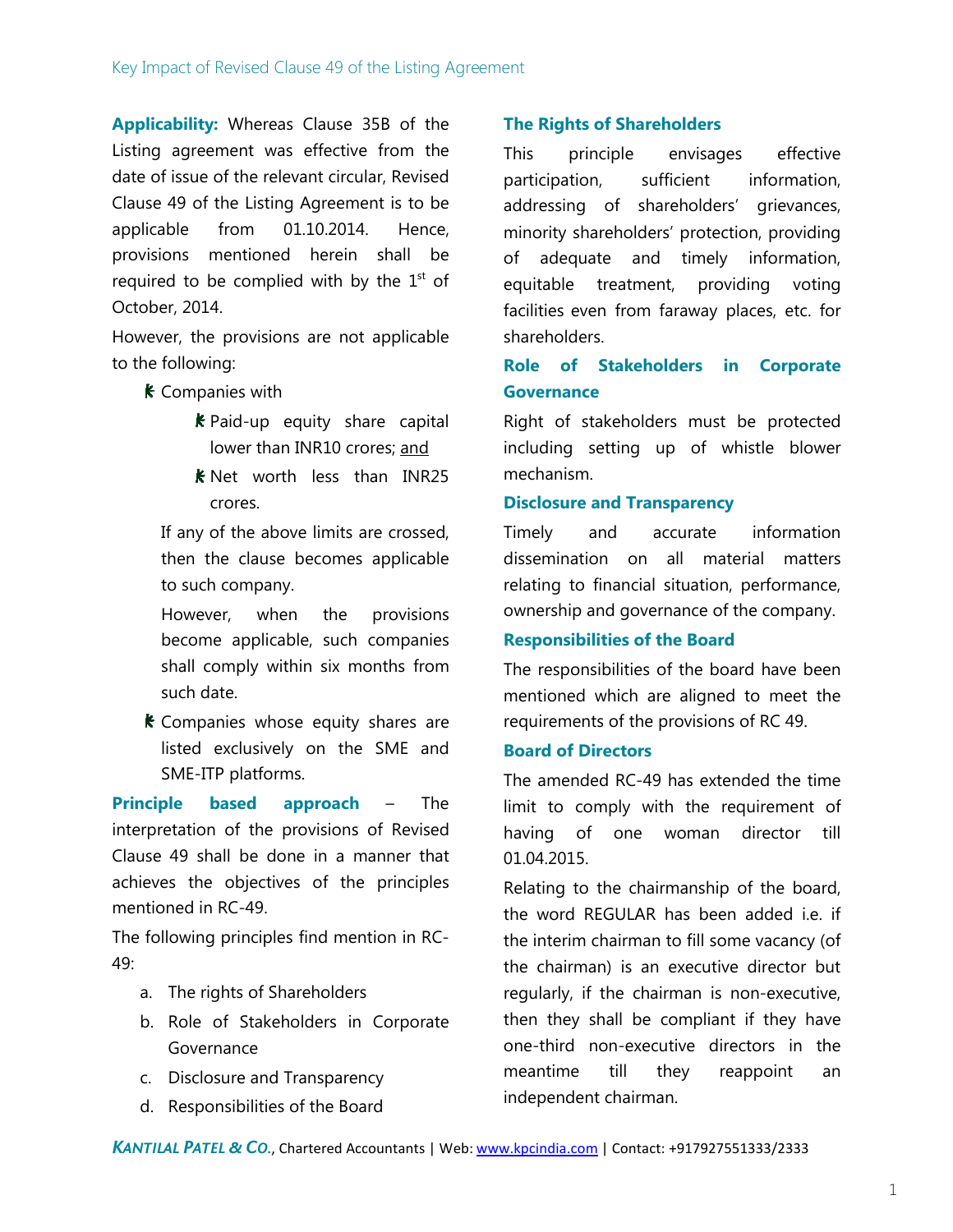#### **Independent Directors**

The definition of Independent Director has been aligned with the Companies Act, 2013 meanwhile maintaining the additional conditions prevailing in the earlier clause 49 such as the one relating to material supplier. The related explanation has also been amended to match the definition of KMP and relative in lines with Companies Act, 2013.

#### **Limit on number of directorships**

Whereas the limit on number of directorships shall continue to be monitored by the Companies Act, 2013, a limit has been placed on Independent directorships by the RC-49.

| Number of Independent Directorships |   |  |  |  |
|-------------------------------------|---|--|--|--|
| If a WTD in any listed company      | 2 |  |  |  |
| If not a WTD in any listed company  |   |  |  |  |

#### **Maximum Tenure**

The Companies Act, 2013 restricts the tenure of Independent Directors to two terms of five year each [10 years in total] with a cooling off period of 3 years before re-appointment. The period already served at commencement of Act is not considered under Companies Act, 2013.

The amendment to RC 49, dated 15.09.2014 aligns itself with the Companies Act, 2013.

Formal letter of appointment, performance evaluation of IDs as well as separate meetings of IDs find mention in the RC-49 to match requirements of Companies Act, 2013.

# **Formal letter of appointment and Familiarisation of IDs**

The terms and conditions of appointment of ID shall be disclosed on the website of the company.

Familiarisation of IDs made mandatory by the amended RC 49, and details of such programme to be disclosed on the website of the company. A web-link of the same must also be stated in the Annual Report.

# **Nominee Director not to be considered as Independent Director**

The RC-49 removes the inclusion of Nominee Director from the definition of ID.

Moreover, Independent directors shall not be entitled to any stock option.

### **Director's responsibility of informing about committee positions**

Whereas the earlier clause 49 made it an annual requirement for directors to inform about their committee positions, the revised clause requires intimation at time of appointment and thereafter the director shall notify changes as and when they take place. Hence, no annual intimation would be required if there is no change in the director's committee positions.

#### **Filling vacancy of Independent Director**

The vacancy on an ID's removal or resignation shall be filled within a period of 3 months (earlier 180 days) or the next Board Meeting (not more than 120 days), whichever is later.

#### **Succession planning by Board**

The board has to satisfy itself that plans are in place for orderly succession for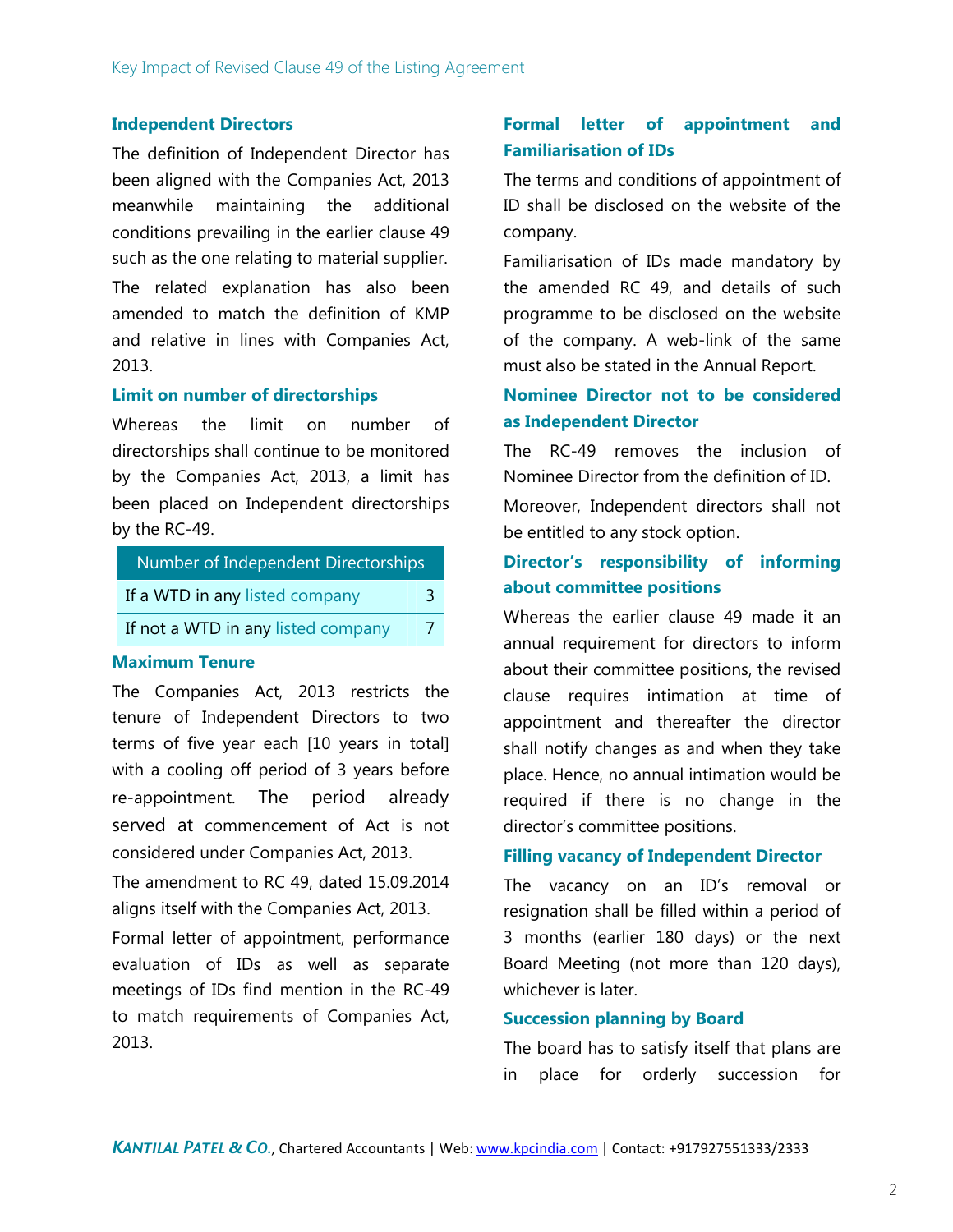appointments to the board and senior management.

#### **Code of Conduct of Directors**

The code of conduct has been aligned to include the duties of IDs as mentioned under Companies Act, 2013.

#### **Whistle Blower Policy/ Vigil Mechanism**

Whistle blower policy made mandatory following the provisions relating to Vigil Mechanism under the Companies Act, 2013.

#### **Audit Committee**

The following roles of the Audit Committee have been added by RC-49:

- **K** Review and monitor Auditor's independence and effectiveness of Audit process
- **K** Approval or any subsequent modification of transactions with Related Parties
- **K** Scrutiny of Inter-Corporate Loans and Investments
- **K** Valuation of undertakings or assets of the company, wherever it is necessary
- **K** Evaluation of Internal Financial Controls and risk management systems

### **Some additional conditions have been placed in relation to material subsidiaries**

A material subsidiary is different from material non-listed Indian subsidiary.

RC-49 requires companies to formulate a policy for determining material subsidiary and disclose the same on the company's website with a web-link disclosure in its Annual Report.

**Material subsidiary** to be considered as such if investment in that company exceeds

20% of the combined net worth as per audited balance sheet of previous financial year or if subsidiary generated more than 20% of consolidated income of the company during the previous financial year.

#### **Special Resolution requirements:**

Without passing of Special Resolution in its General Meeting, a company cannot:

- $k$  Dispose of shares in material subsidiary which would reduce holding below 50%.
- $\boldsymbol{k}$  Sell, dispose or lease assets amounting to more than 20% of the total assets of material subsidiary.

# **Nomination and Remuneration Committee [NRC]**

The constitution, rules and other aspects of the NRC are mentioned in the RC-49. However, it mentions that the chairman of the company cannot be the chairman of the NRC aligning itself with the CA, 2013.

#### **Provisions relating to Risk Management**

This clause relating to Risk Management Committee shall be applicable to the top 100 listed companies by market capitalization as at the end of the immediate previous financial year.

A Risk Management Committee to be formed. It shall be the responsibility of board for framing, implementing and monitoring the Risk Management plan of the company.

The board may delegate monitoring and reviewing of the risk management to the committee and such other functions as it deems fit.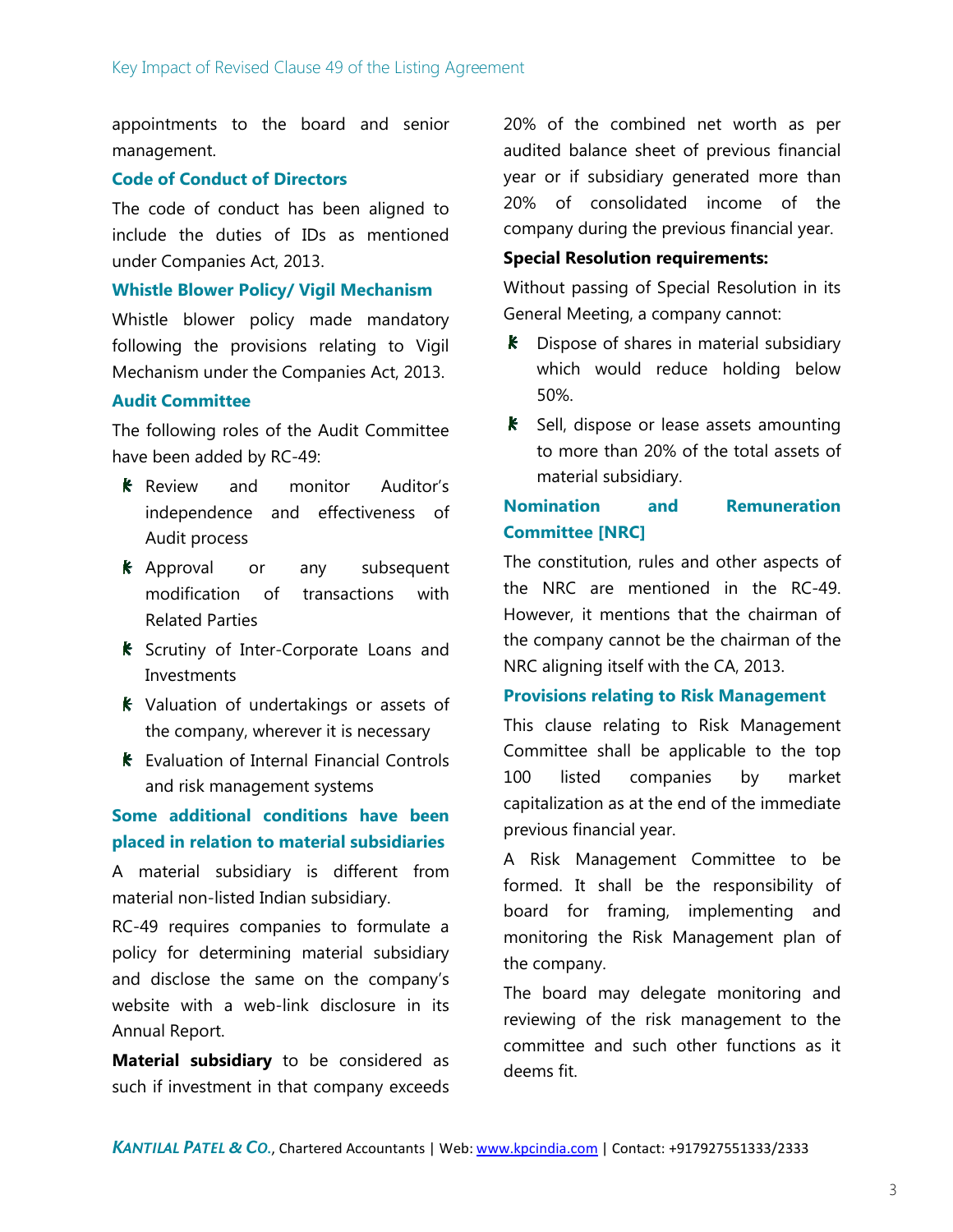Majority of the members must be members of the Board. Whereas senior executives of company can be members, the chairman of the committee has to be a board member.

#### **Related Party Transactions**

RC-49 contains definition of RPT as well as RP. RP is defined as per the Companies Act, 2013 and also includes definition as per applicable Accounting Standard. RPT is defined to include single transaction as well as group of transactions in a contract.

RC-49 requires that the company shall formulate a policy on materiality of RPT as well as on dealing with RPT [not only material RPT]. The same shall be disclosed on website and web-link in the Annual Report.

A RPT shall be considered material if transaction / transactions to be entered into individually or taken together exceed 10% of the annual consolidated turnover as per the latest audited financial statements of the company.

RC 49 as well as Companies Act, 2013 require **all RPTs,** irrespective of being entered into in the ordinary course at arm's length; to be approved by the AC.

However, amended RC-49 introduces a concept of omnibus approval to be granted by the Audit Committee to RPT subject to following conditions:

- **K** Transaction must be repetitive in nature
- $k$  Approval must be in line with RPT policy
- $\boldsymbol{k}$  Criteria for granting such omnibus approval shall be laid down by the Audit Committee.
- $k$  The Audit Committee shall satisfy itself for the need of such omnibus approval.
- $k$  Transactions entered under the Omnibus approvals are to be reviewed by the Audit committee
- $\boldsymbol{k}$  Omnibus approvals are to be valid for a period not exceeding one year. Fresh approvals would be required thereafter.
- $\boldsymbol{k}$  Omnibus approvals shall specify:
	- $k$  Name of RP
	- **K** Nature/ Period/ Maximum amount of transaction
	- $k$  Indicative base price/ current contract price and formula for variation
	- **K** Other conditions as the Audit committee may deem fit
- **K** Where the need for RPT cannot be foreseen and above details are unavailable, Audit Committee may grant omnibus approval for such transactions with a maximum limit of INR1 crore.

All material RPT to be approved by means of a special Resolution and that ALL the related parties, (whether that RP is a party to the said RPT or not) shall abstain from voting on such transactions. However, approval from the Audit Committee and Special Resolution at General Meeting won't be required for transactions entered into between a holding company and its wholly owned subsidiary company, whose accounts are consolidated with the holding company and placed before shareholders for approval. *Such approval shall be required for all prospective transactions. However,*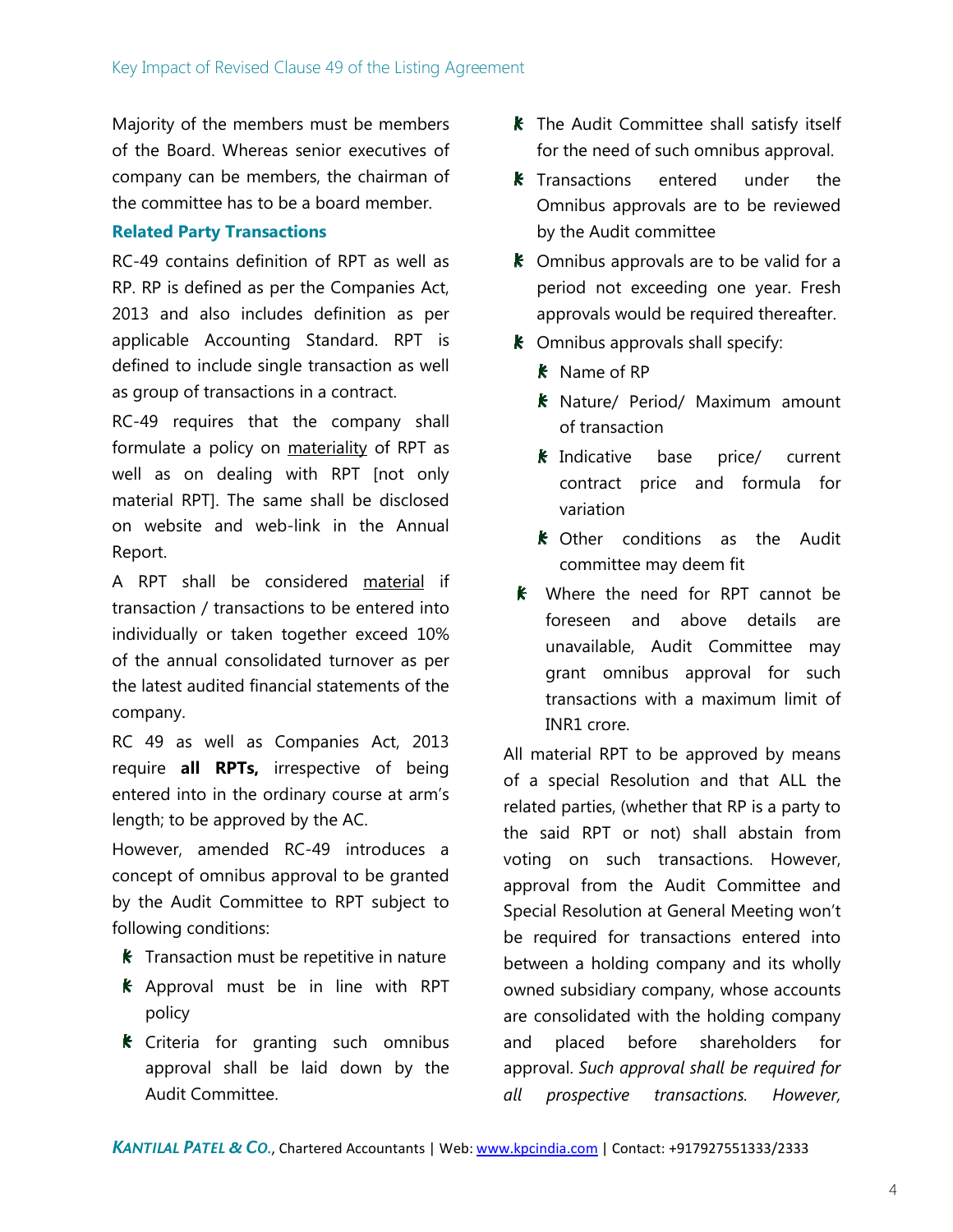*contracts/ arrangements which are likely to continue after 31.03.2015 will be required to be approved by the shareholders in the first GM to be held after 01.10.2014. The companies may alternatively choose to get it approved in GM prior to 01.10.2014 also.*

A quarterly disclosure of all the material transactions with Related Parties to be filed by the company, along with the compliance report on Corporate Governance, which is filed with the stock exchanges.

#### **Glossary**

| <b>AR</b>  | Annual Report             | N            | No.                               |
|------------|---------------------------|--------------|-----------------------------------|
| <b>BR</b>  | Board's Report            | <b>RC-49</b> | <b>Revised Clause 49</b>          |
| CA, 2013   | Companies Act, 2013       | <b>RP</b>    | <b>Related Party</b>              |
| <b>GM</b>  | <b>General Meeting</b>    | <b>RPT</b>   | <b>Related Party Transactions</b> |
| <b>KMP</b> | Key Managerial Person     | <b>WTD</b>   | <b>Whole Time Director</b>        |
| <b>LAR</b> | Web-Link in Annual Report | v            | Yes                               |
| ID         | Independent Director      |              |                                   |

There has been a specific stress on the word *'effective'* under the new text of the Revised Clause 49 indicating SEBI's intention of wanting listed entities to have proper and effective procedures rather than just having on-paper compliance mechanisms which do not serve the purpose when needed.

*KANTILAL PATEL & CO.*, Chartered Accountants | Web: www.kpcindia.com | Contact: +917927551333/2333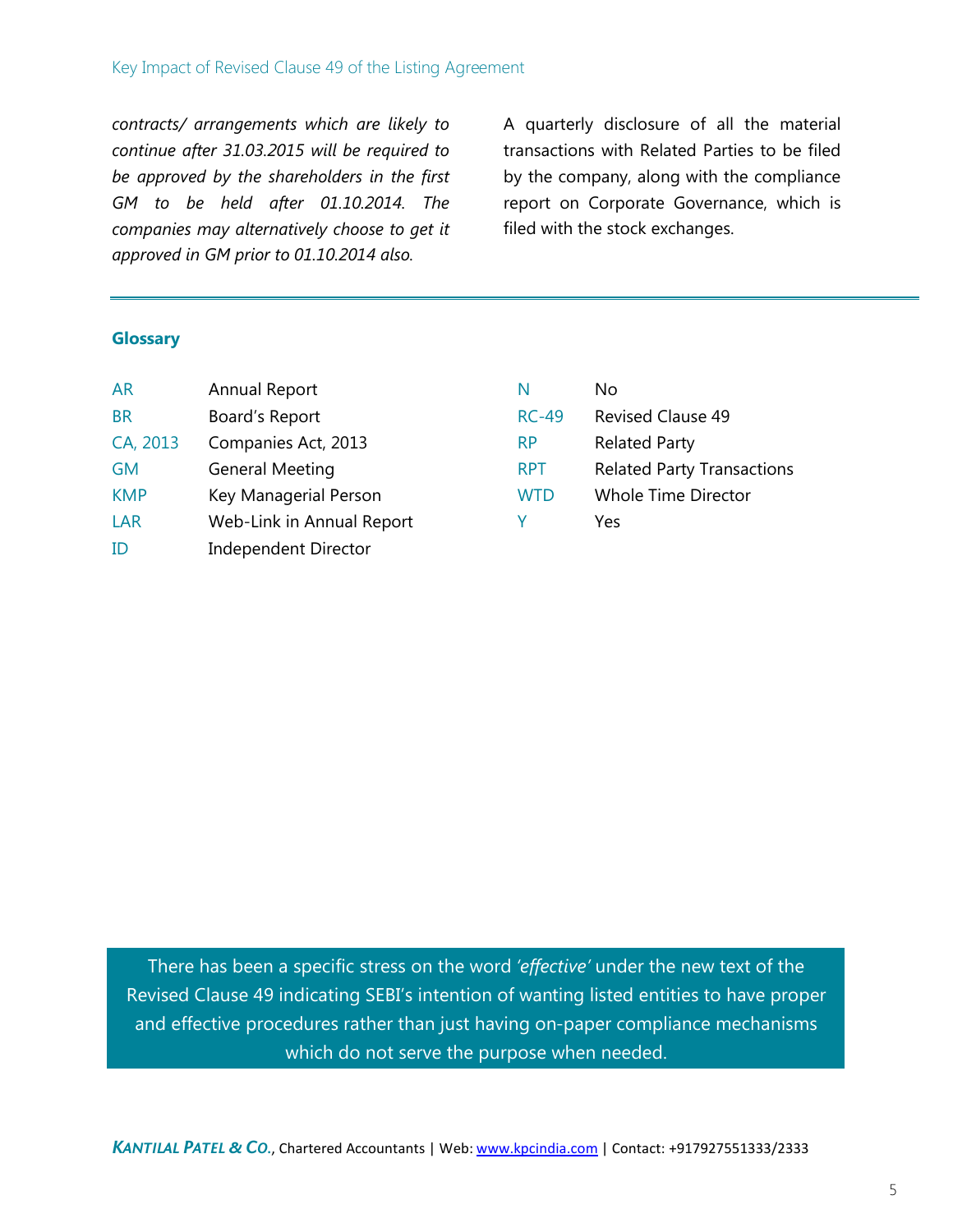#### **The Additional Disclosure Compliance Checklist:**

The following is the additional disclosure checklist that is required to be followed by the company under the Revised Clause 49:

| Checklist under Revised Clause 49: What's New? |              |              |                   |                |  |  |
|------------------------------------------------|--------------|--------------|-------------------|----------------|--|--|
| <b>Particulars</b>                             | Framing      | Forming      | <b>Disclosing</b> | Disclosing in  |  |  |
|                                                | Policy/      | Committee?   | on website?       | Annual         |  |  |
|                                                | Document/    |              |                   | Report/Board   |  |  |
|                                                | Procedures?  |              |                   | Report/Link in |  |  |
|                                                |              |              |                   | Annual         |  |  |
|                                                |              |              |                   | Report?        |  |  |
| Code of Conduct                                | Y            | N            | Y                 | $\mathsf{N}$   |  |  |
| Dealing with RPT                               | Y            | $\mathsf{N}$ | Y                 | <b>LAR</b>     |  |  |
| Determination of Material Subsidiaries         | Y            | $\mathsf{N}$ | Y                 | <b>LAR</b>     |  |  |
| Familiarisation of ID                          | Y            | $\mathsf{N}$ | Y                 | <b>LAR</b>     |  |  |
| <b>Risk Management</b>                         | Y            | Y            | N                 | $\mathsf{N}$   |  |  |
| Terms and conditions of appointing ID          | $\mathsf{N}$ | $\mathsf{N}$ | Y                 | $\mathsf{N}$   |  |  |
| <b>Whistle Blower Policy</b>                   | Y            | N            | Y                 | <b>BR</b>      |  |  |

The above mentioned checklist summarizes the new disclosure requirements added by the RC-49 and it must be noted that this is in addition to the earlier checklist for compliance with the Earlier Clause 49 and not a total checklist.